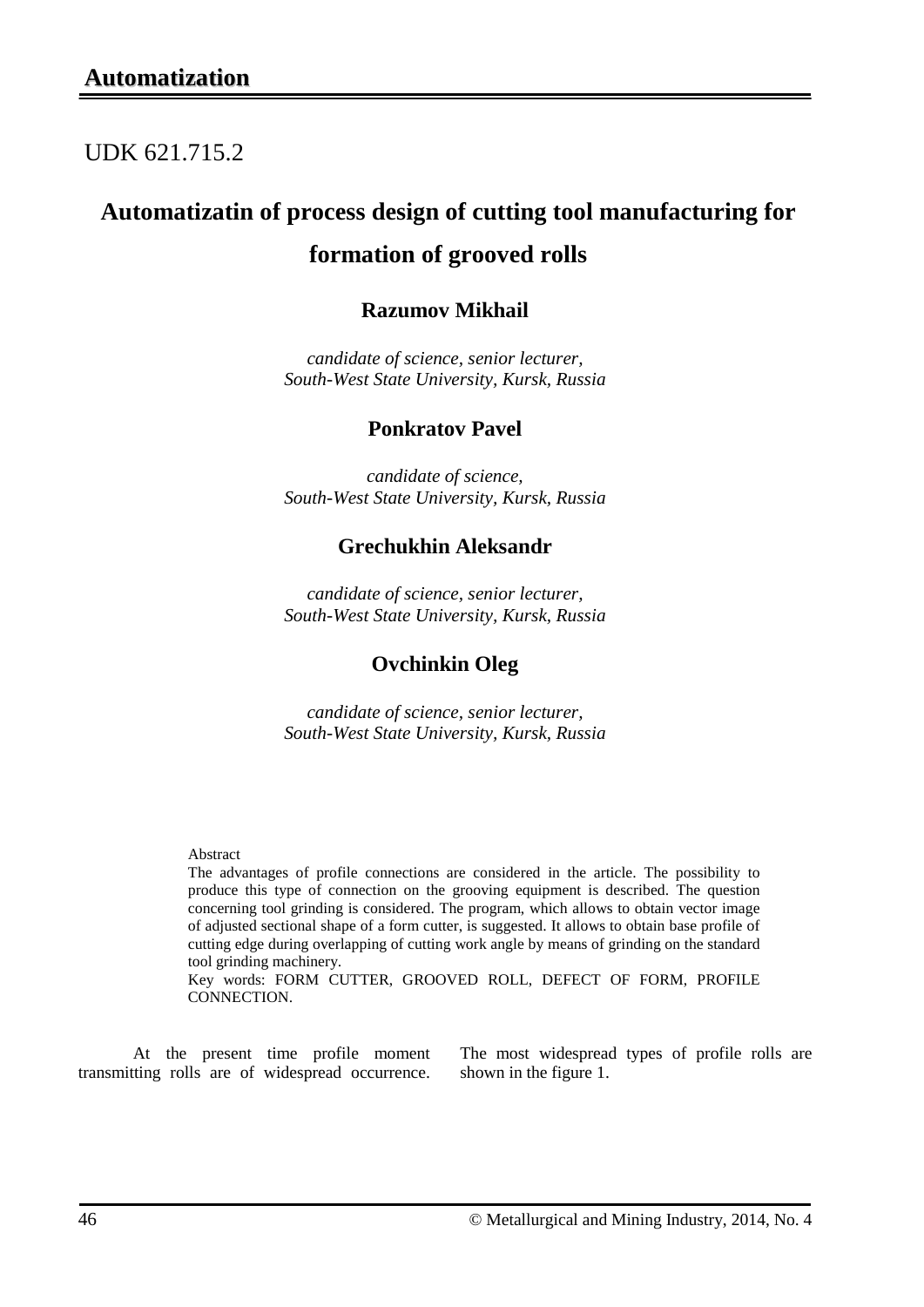

**Figure 1.** Types of curves of profile connections: a - continuous type RK; b- continuous type K; c – broken type  $K_s$ 

In the work [1] there was a comparison of geometric and operating parameters of various

rolls towards key-slotted roll. Total results are presented in the table 1.

**Table 1** Total results

| <b>Type of</b> | Performance criteria, % |       |                       |                                   |       |          |                |  |
|----------------|-------------------------|-------|-----------------------|-----------------------------------|-------|----------|----------------|--|
| profile        | $\mathbf{K}_{a}$        | $K_I$ | $\mathbf{r}^{\omega}$ | $\mathbf{K}_{\lambda \mathbf{M}}$ | $K_M$ | $K_{nn}$ | $\mathbf{L}$ F |  |
| $RK-3$         | υ                       | $+18$ | $+10$                 | $+10$                             | $+10$ | $+10$    |                |  |
| $K_s-4$        |                         | $+32$ | $+45$                 | $+25$                             | $+27$ | $+45$    |                |  |
| $RK-5$         |                         | $+17$ | $+14$                 | $+8$                              | $+10$ | $+15$    |                |  |
| Spline         | $+3$                    | $+16$ | $+12$                 | $+8$                              | $+10$ | $+15$    | $+3$           |  |
| Cotter         |                         |       |                       |                                   |       |          |                |  |

where  $K_q$  – correlation of mass per unit of length;  $K_I$  – correlation of roll deflection per unit length at single-sided support of a beam;  $K_{\omega}$  – correlation of given roll strength;  $K_{\lambda M}$  – correlation of bondingstiffness coefficient;  $K_M$  – correlation of total

moment;  $K_{nM}$  – correlation of coefficient of reliability;  $K_F$  – correlation of section area.

Analysis of the table shows the doubtless advantage of profile rolls of  $K_s$ -4 type.

If one consider the given above parameters towards splined roll [1], the situation will be as follows (table 2):

| <b>Type of</b> | Performance criteria, %                                         |        |                                                   |                                                                                                                                                                                                                                         |       |          |         |  |
|----------------|-----------------------------------------------------------------|--------|---------------------------------------------------|-----------------------------------------------------------------------------------------------------------------------------------------------------------------------------------------------------------------------------------------|-------|----------|---------|--|
| profile        | $\mathbf{K}_{\mathbf{a}}$                                       | $K_I$  | $\mathbf{K}_{\boldsymbol{\omega}}$                | $\mathbf{K}_{\lambda \mathbf{M}}$                                                                                                                                                                                                       | $K_M$ | $K_{nn}$ | $K_F$   |  |
| $RK-3$         | $-2$                                                            | $-2$   | $-3$                                              | $+1.3$                                                                                                                                                                                                                                  | O     | -4       | $-2$    |  |
| $RK-5$         | $-1.5$                                                          | $-1.3$ | - 1                                               |                                                                                                                                                                                                                                         |       | ÷.       | $-1.5$  |  |
| $K_s$ -4       | $-2.4$                                                          | $-1.5$ | $+28$                                             | $+14$                                                                                                                                                                                                                                   | $+15$ | $+26$    | $-2.4$  |  |
| Spline         |                                                                 |        |                                                   | 0                                                                                                                                                                                                                                       | O     |          |         |  |
| Cotter         | $-2.6$                                                          | $-16$  | $-12$                                             | $-8$                                                                                                                                                                                                                                    | $-10$ | $-15$    | $-2.60$ |  |
| Circular       | $-1.2$                                                          | $-1.3$ | $+3.7$                                            | $+1$                                                                                                                                                                                                                                    | $+8$  | $+3$     | $-1.2$  |  |
| roll           |                                                                 |        |                                                   |                                                                                                                                                                                                                                         |       |          |         |  |
|                | $\mathbf{r}$ and $\mathbf{r}$ and $\mathbf{r}$ and $\mathbf{r}$ |        | $\mathbf{C}$<br>and the state of the state of the | $\mathbf{r} = \mathbf{r}$ and the contract of the contract of the contract of the contract of the contract of the contract of the contract of the contract of the contract of the contract of the contract of the contract of the contr |       |          |         |  |

**Table 2** Total results

From this table one may see that profile of  $K_s$ -4 type may exceed in reliability the spline roll up to 26%. But if on the compared rolls there affects the similar force, then this type of rolls weights heavier then the fluted and spline rolls up to 12 and 32 % respectively. From researches [2] it is known that fatique strength of splined roll is 4.5 times lower then as for profile one of  $K_s$ -4 type.

Nevertheless, such type of rolls is not popular nowadays in the native machine building [2]. With better quality factors profile rolls are considered to be not technological. Analysis of literary sources and patent search of the ways of formation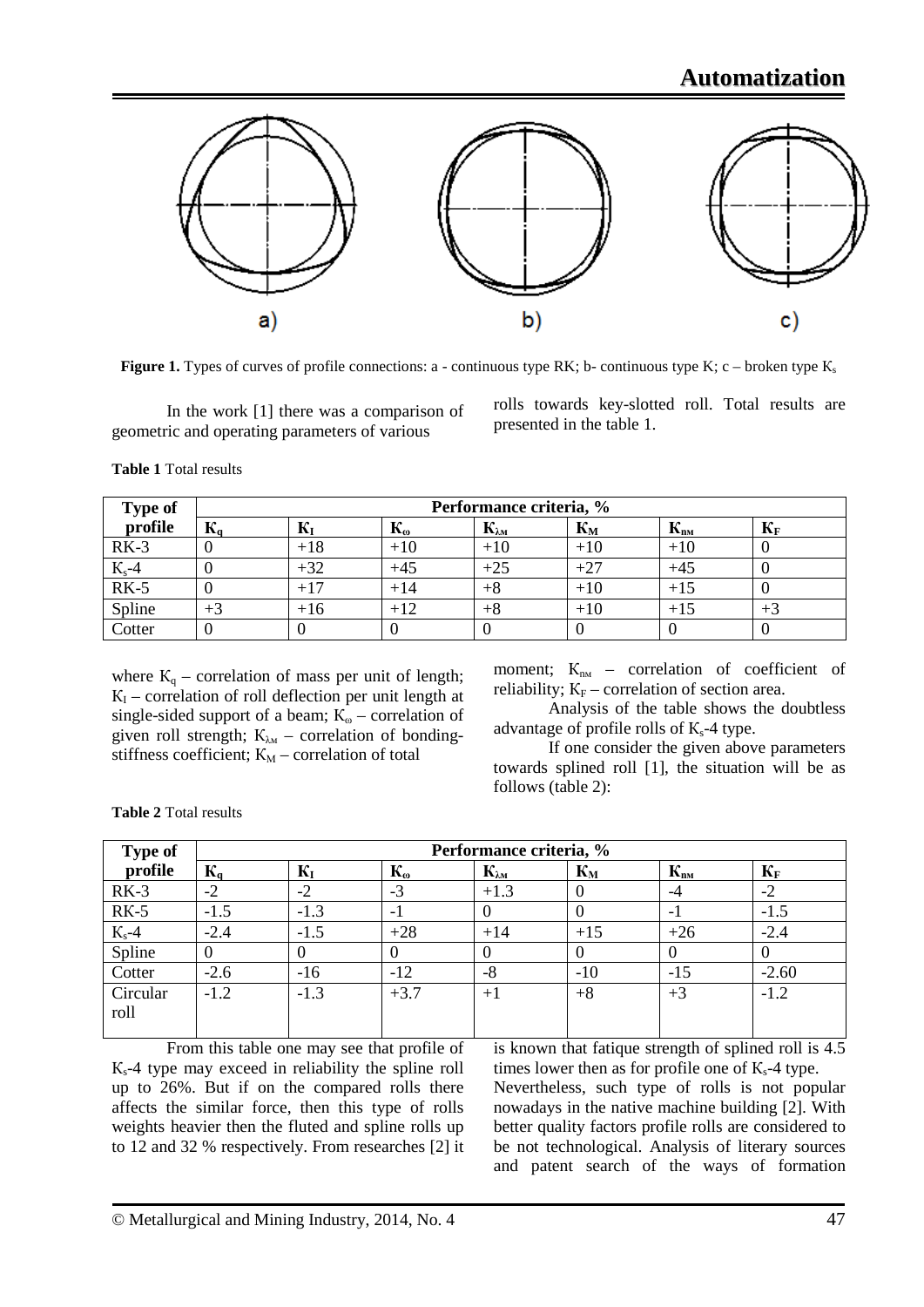revealed the most acceptable ways for manufacturing of profile rolls (K-profile). Production of this type of pieces is possible with the help of profile milling cutter creation; on the CNC machines; with the help of polygonal sharpening [3,4,5].

But these ways are connected with large material costs for purchase of expensive equipment, tools and accessory etc. At the Southwest State University there was developed a methodology [6], which allows to manufacture

such profiles. The difference of this method lies in cheap production accessories and high efficiency; and the matter lies in development of grooving instrument, which allows to realize forming of profile rolls on the grooving equipment. But during development of technological preparation for manufacturing of the tool there appeared the problem concerning finish grinding with overlapping of angle of cutting. Two variants of finish grinding were suggested (fig. 2).



**Figure 2.** The ways of grinding of tool face: a) sector-wise grinding:  $V_1$ ,  $V_2$  – complex motions of polished head; b) grinding from the center.

Sector-wise grinding of the tool face excludes origin of an error of a form, but it is not expectable for the most of machine builders. This is connected with that during work grooving tool requires periodic regrinding of cutting edges, and for realization of sector-wise grinding there is a need in CNC grinding machines. In connection with this it was decided to grind with application of multifunctional tool grinding machinery, which is present at the most of enterprises and allows to realize this operation without retention of additional resources of an enterprise.

The figure 3 shows that at the chosen way of grinding there observed mismatch of theoric profile with obtained practically during design and overlapping of front and relief angles (figure) 3 difference *p* of forms projection 1 – calculation and 2 – real (with grinding) forms of cutting edges on the base plane [7].



**Figure 3.** Overlapping of forms of calculated and grinded form cutters

That is why there was developed program product, which allows to eliminate this error on the stage of designing using computer-aided procedures.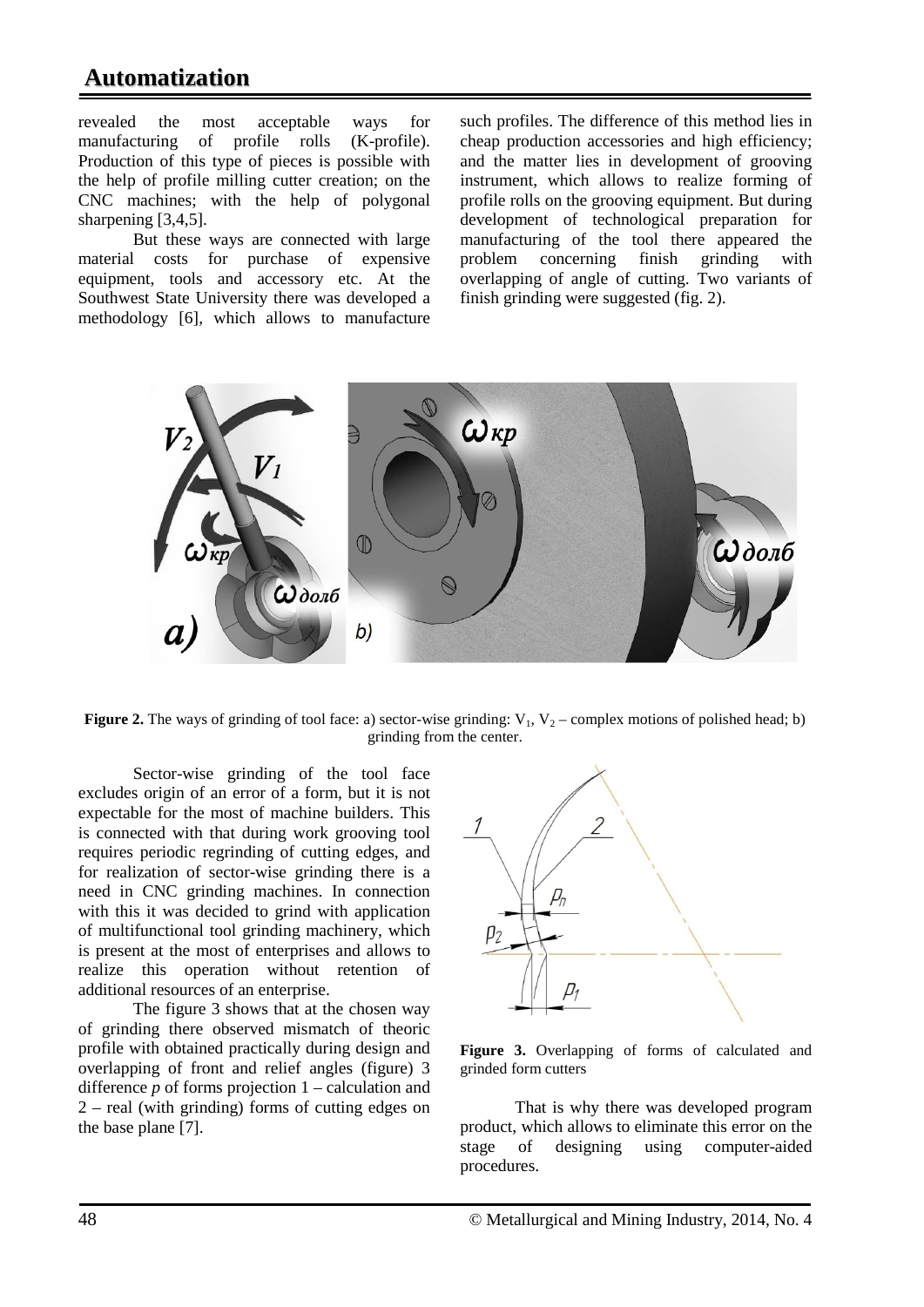

**Figure 4.** Data-input unit

Calculation unit, where the calculation of coordinates of initial and grinded profiles is fulfilled. Initial profile is obtained by approximation of cutting edge to the segment of a circle. The segment of a circle is approximated through three points, which are determined from the parameters of profile roll at the known diameter of circumscribed circle. The profile obtained during grinding may be calculated by solution the task of cone crossing by flat surface, as during approximation of cutting edge of shaping cutter by the circle and overlapping of relief angle, the profile may be presented as a cone, give that overlapping of front angle happens with face plane of cup grinder, which may be replaced with flat surface while calculation. Then adjustment unit calculates the difference between coordinates of initial and obtained profile after grinding. Hereafter adding the obtained difference to the initial profile, we will get the coordinates of adjusted profile of the shaping cutter piece (figure 5).

| Initial               |                             |  | Obtained |                                    |  |                      | Adjusted                  |  |  |
|-----------------------|-----------------------------|--|----------|------------------------------------|--|----------------------|---------------------------|--|--|
|                       | $-0.99617 - 46.9595$ $\sim$ |  |          | $-0.99617[-51.0223]$ $\rightarrow$ |  |                      | $-0.99617$ $-42.8967$ $-$ |  |  |
|                       | $-0.89617 - 46.9619$        |  |          | $-0.89617 - 51.0254$               |  |                      | $-0.89617$ $-42.8984$     |  |  |
| $-0.79617$ $-46.9641$ |                             |  |          | $-0.79617 - 51.0281$               |  |                      | $-0.79617$ $-42.9000$     |  |  |
|                       | $-0.69617$ $-46.9660$       |  |          | $-0.69617$ $-51.0306$              |  |                      | $-0.69617 - 42.9014$      |  |  |
|                       | $-0.59617 - 46.9676$        |  |          | $-0.59617$ $-51.0327$              |  |                      | -0.59617  -42.9026        |  |  |
|                       | $-0.49617 - 46.9690$        |  |          | $-0.49617 - 51.0344$               |  |                      | $-0.49617$ $-42.9036$     |  |  |
| $-0.39617$ $-46.9701$ |                             |  |          | $-0.39617[-51.0359]$               |  |                      | $-0.39617$ $-42.9044$     |  |  |
|                       | $-0.29617$ $-46.9710$       |  |          | $-0.29617$ $-51.0370$              |  | $-0.29617 - 42.9051$ |                           |  |  |
|                       | $-0.19617[-46.9717]$        |  |          | $-0.19617[-51.0378]$               |  |                      | $-0.19617$ $-42.9055$     |  |  |
|                       | $-0.09617$ $-46.9720$       |  |          | $-0.09617$ $-51.0383$              |  |                      | $-0.09617$ $-42.9058$     |  |  |
| 0,003820-46,9721      |                             |  |          | 0,003820-51,0384                   |  |                      | 0.003820-42.9059          |  |  |
|                       | 0.103820-46.9720            |  |          | 0.103820-51.0383                   |  |                      | 0,103820-42,9058          |  |  |
|                       | 0.203820-46.9716            |  |          | 0.203820-51.0378                   |  |                      | 0.203820-42.9055          |  |  |
|                       | 0,303820-46,9710            |  |          | 0.303820-51.0369                   |  |                      | 0.303820-42.9050          |  |  |
| 0,403820-46,9701      |                             |  |          | 0,403820-51,0358                   |  |                      | 0.403820-42.9044          |  |  |
|                       | 0,503820-46,9689            |  |          | 0,503820-51,0343                   |  |                      | 0,50382@-42,9035          |  |  |

#### **Figure 4.** Calculation unit

End result of the program is the file changed to vector format, which may serve as the base for NC program during manufacturing of grooving tool piece.

In such a way suggested program will allow to obtain vector image of adjusted section shape of form cutter, which promotes to get the initial profile of cutting edges during overlapping of cutting work angels by means of grinding on the standard tool grinding machinery.

*Research article is fulfilled with funding from RF President's grant for government support of young Russian scholars - Doctors of Philosophy MK - 2653.2014.8.*

# **References**

- A.I. Tekhnologiya izgotovleniya detaley profil'nykh besshponochnykh soedineniy [Manufacturing technology of keyless connection of profile pieces]. Moscow, VNIITEMR, 1988, 160 p.
- 2. Emel'yanov, S.G., Gladyshkin, A.O., Razumov, M.S., Yatsun, S.F. (2012). Automatization of work preparation of profile rolls. Izvestiya YuZGU 1(1). 113- 116.
- 3. Kuznetsov, Yu.N., Samoylenko A.V. (2008). Universal module for processing of